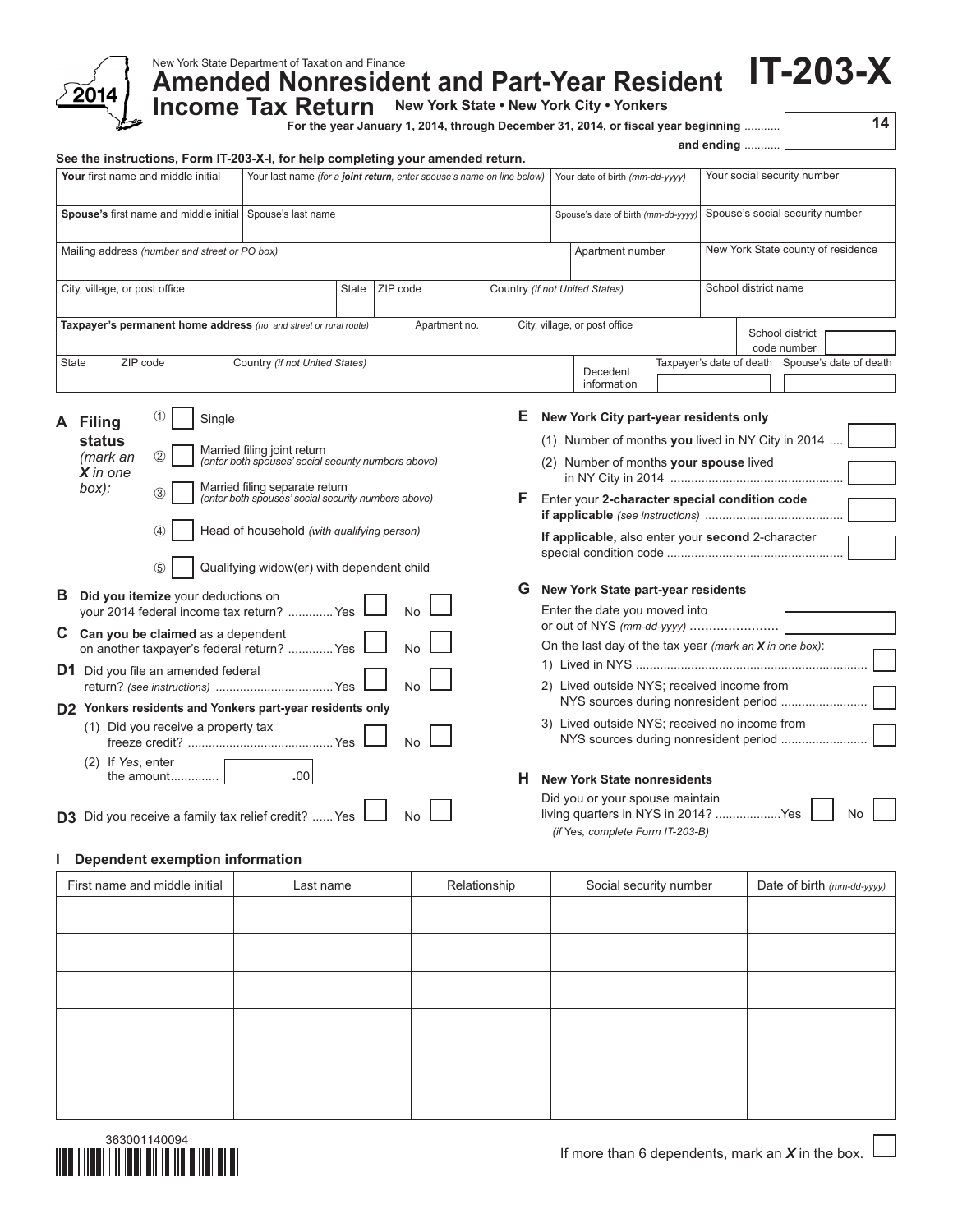**Page 2** of 6 **IT-203-X** (2014) Enter your social security number

|    |                                                                                |                         | <b>Federal amount</b> |                         | <b>New York State amount</b> |  |
|----|--------------------------------------------------------------------------------|-------------------------|-----------------------|-------------------------|------------------------------|--|
|    | <b>Federal income and adjustments</b>                                          |                         | Whole dollars only    | Whole dollars only      |                              |  |
|    |                                                                                | 1                       | .00                   | 1                       | .00                          |  |
| 2  |                                                                                | $\overline{2}$          | .00                   | $\overline{\mathbf{2}}$ | .00                          |  |
| 3  |                                                                                | $\overline{\mathbf{3}}$ | .00                   | $\overline{\mathbf{3}}$ | .00                          |  |
| 4  | Taxable refunds, credits, or offsets of state and local                        |                         |                       |                         |                              |  |
|    |                                                                                | 4                       | .00                   | 4                       | .00                          |  |
|    |                                                                                | 5                       | .00                   | 5                       | .00                          |  |
| 6  | Business income or loss (submit a copy of federal Sch. C or C-EZ, Form 1040)   | 6                       | .00                   | 6                       | .00                          |  |
| 7  | Capital gain or loss (if required, submit a copy of federal Sch. D, Form 1040) | 7                       | .00                   | 7                       | .00                          |  |
| 8  | Other gains or losses (submit a copy of federal Form 4797)                     | 8                       | .00                   | 8                       | .00                          |  |
| 9  | Taxable amount of IRA distributions. Beneficiaries: mark $X$ in box            | 9                       | .00                   | 9                       | .00                          |  |
| 10 | Taxable amount of pensions/annuities. Beneficiaries: mark $X$ in box           | 10                      | .00                   | 10                      | .00                          |  |
| 11 | Rental real estate, royalties, partnerships, S corporations,                   |                         |                       |                         |                              |  |
|    | trusts, etc. (submit a copy of federal Schedule E, Form 1040)                  | 11                      | .00                   | 11                      | .00                          |  |
|    | <b>12</b> Rental real estate included                                          |                         |                       |                         |                              |  |
|    | .00.<br>in line 11 (federal amount) $ 12\rangle$                               |                         |                       |                         |                              |  |
|    | 13 Farm income or loss (submit a copy of federal Sch. F, Form 1040)            | 13                      | .00                   | 13                      | .00                          |  |
| 14 |                                                                                | 14                      | .00                   | 14                      | .00                          |  |
| 15 | Taxable amount of social security benefits (also enter on line 26)             | 15                      | .00                   | 15                      | .00                          |  |
| 16 | Other income   Identify:                                                       | 16                      | .00                   | 16                      | .00                          |  |
|    | 17 Add lines 1 through 11 and 13 through 16                                    | 17                      | .00                   | 17                      | .00                          |  |
| 18 | Total federal adjustments to income                                            |                         |                       |                         |                              |  |
|    | Identify:                                                                      | 18                      | .00                   | 18                      | .00                          |  |
|    | 19 Federal adjusted gross income (subtract line 18 from line 17)               | 19                      | .00                   | 19                      | .00                          |  |
|    | <b>New York additions</b>                                                      |                         |                       |                         |                              |  |
|    | 20 Interest income on state and local bonds (but not those                     |                         |                       |                         |                              |  |
|    |                                                                                | 20                      | .00                   | 20                      | .00                          |  |
|    | 21 Public employee 414(h) retirement contributions                             | 21                      | .00                   | 21                      | .00                          |  |
|    |                                                                                | 22                      | .00                   | 22                      | .00                          |  |
|    |                                                                                | 23                      | .00                   | 23                      | .00                          |  |
|    | <b>New York subtractions</b>                                                   |                         |                       |                         |                              |  |
|    | 24 Taxable refunds, credits, or offsets of state and                           |                         |                       |                         |                              |  |
|    |                                                                                | 24                      | .00                   | 24                      | .00                          |  |
|    | 25 Pensions of NYS and local governments and the                               |                         |                       |                         |                              |  |
|    |                                                                                | 25                      | .00                   | 25                      | .00                          |  |
| 26 | Taxable amount of social security benefits (from line 15)                      | 26                      | .00                   | 26                      | .00                          |  |
| 27 | Interest income on U.S. government bonds                                       | 27                      | .00                   | 27                      | .00                          |  |
| 28 | Pension and annuity income exclusion                                           | 28                      | .00                   | 28                      | .00                          |  |
| 29 |                                                                                | 29                      | .00                   | 29                      | .00                          |  |
| 30 |                                                                                | 30                      | .00                   | 30                      | .00                          |  |
| 31 | New York adjusted gross income (subtract line 30 from line 23)                 | 31                      | .00                   | 31                      | .00                          |  |
|    |                                                                                |                         |                       |                         |                              |  |
|    | 32 Enter the amount from line 31, Federal amount column                        |                         |                       | 32                      | .00                          |  |

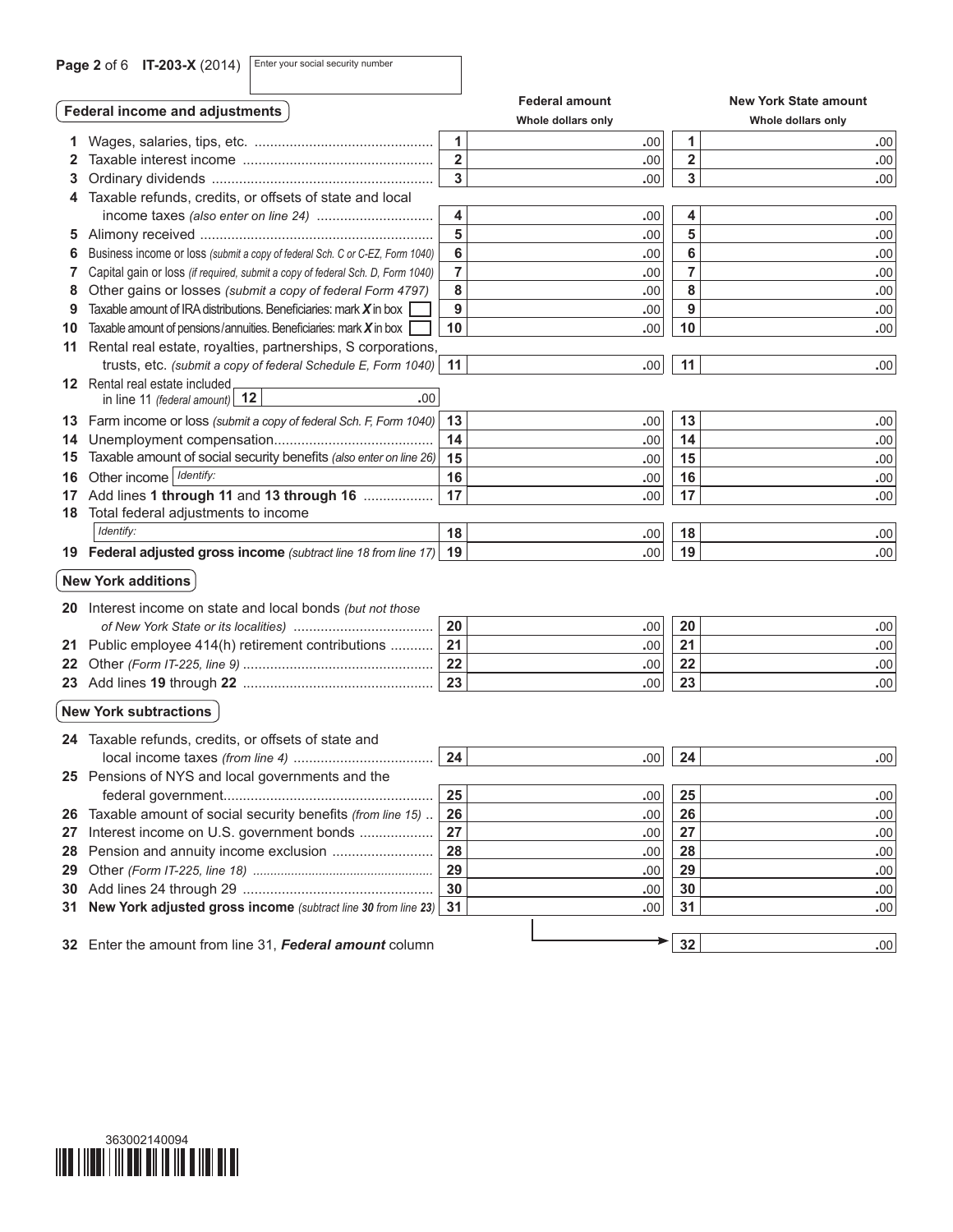| Name(s) as shown on page 1 | l Your social security number | $IT-203-X(2014)$ | Page 3 of 6 |
|----------------------------|-------------------------------|------------------|-------------|
|                            |                               |                  |             |

| Standard deduction or itemized deduction                                                              |    |               |
|-------------------------------------------------------------------------------------------------------|----|---------------|
| 33 Enter your standard deduction (from table below) or your itemized deduction (from schedule below). |    |               |
| Mark an $X$ in the appropriate box:                                                                   |    | $.00^{\circ}$ |
|                                                                                                       |    |               |
|                                                                                                       | 34 | .00           |
|                                                                                                       | 35 | 000.00        |
|                                                                                                       |    |               |
|                                                                                                       | 36 | .00           |

| <b>New York State</b>                                                     | $\blacktriangleleft$ or $\blacktriangleright$<br>New York State itemized deduction schedule                                                                                         |                                            |
|---------------------------------------------------------------------------|-------------------------------------------------------------------------------------------------------------------------------------------------------------------------------------|--------------------------------------------|
| standard deduction table<br><b>Standard deduction</b>                     | Medical and dental expenses (federal Sch. A, line 4)                                                                                                                                | 1<br>.00<br>$\overline{2}$<br>.00          |
| <b>Filing status</b><br>(from the front page)<br>(enter on line 33 above) |                                                                                                                                                                                     | 3<br>.00<br>$\overline{\mathbf{4}}$<br>.00 |
| Single and you<br>U)<br>marked item C Yes  \$ 3,100                       | Casualty and theft losses (federal Sch. A, line 20)<br>5.<br>Job expenses/misc. deductions (federal Sch. A, line 27)<br>6                                                           | 5<br>.00<br>6<br>.00                       |
| Single and you<br>(1)                                                     | Other misc. deductions (federal Sch. A, line 28)<br>Enter amount from federal Schedule A, line 29<br>8<br>State, local, and foreign <b>income</b> taxes (or general sales tax,<br>9 | $\overline{7}$<br>.00<br>8<br>.00          |
|                                                                           | if applicable) and other subtraction adjustments                                                                                                                                    | 9<br>.00<br>10<br>.00                      |
| Married filing joint return  15,650<br>(2)                                | College tuition itemized deduction (Form IT-203-B, line 2)<br>11                                                                                                                    | 11<br>.00                                  |
| Married filing separate<br>(3)<br>7.800                                   | 12                                                                                                                                                                                  | 12<br>.00<br>13<br>.00<br>14<br>.00        |
| Head of household<br>$\circled{4}$<br>(with qualifying person)  10,950    | 15 New York State itemized deduction                                                                                                                                                | .00                                        |
| Qualifying widow(er) with<br>$\circled{5}$                                |                                                                                                                                                                                     |                                            |

*(continued on page 4)*

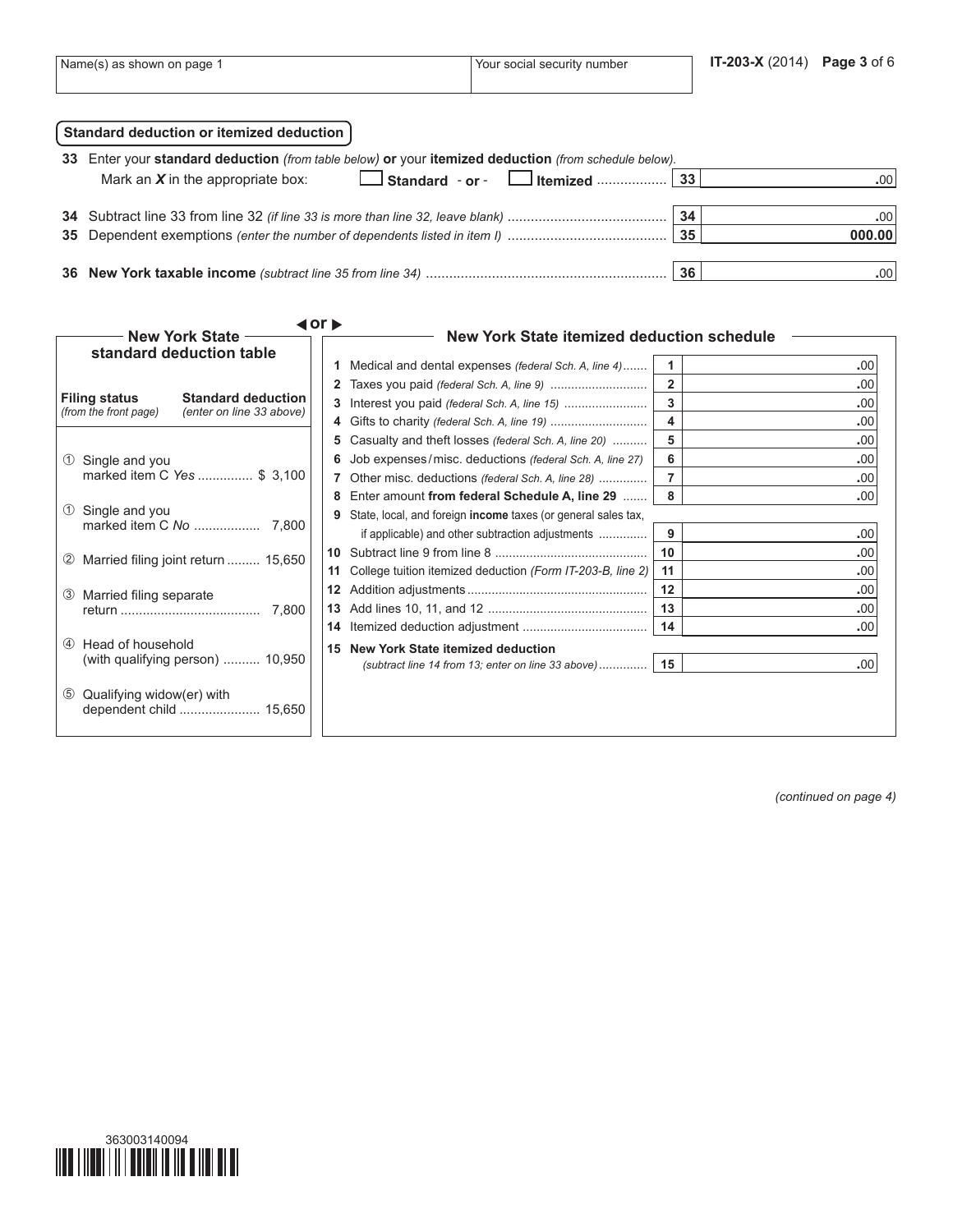Page 4 of 6 **IT-203-X** (2014) Enter your social security number

| 37<br>38<br>39 |                                                                                                                                | 37<br>38<br>39 | .00<br>.00<br>.00                                    |  |  |  |  |
|----------------|--------------------------------------------------------------------------------------------------------------------------------|----------------|------------------------------------------------------|--|--|--|--|
| 40             |                                                                                                                                | 40             | .00                                                  |  |  |  |  |
| 41             |                                                                                                                                | 41             | .00                                                  |  |  |  |  |
| 42             |                                                                                                                                | 42             | .00                                                  |  |  |  |  |
| 43             |                                                                                                                                | 43             | .00 <sub>1</sub>                                     |  |  |  |  |
| 44<br>45       | New York State amount from line 31<br>Federal amount from line 31<br>Income<br>÷<br>=<br>.00 <sub>1</sub><br>percentage<br>.00 | 45             | .00 <sub>1</sub><br>Round result to 4 decimal places |  |  |  |  |
| 46             |                                                                                                                                | 46             | .00                                                  |  |  |  |  |
| 47             |                                                                                                                                | 47             | .00                                                  |  |  |  |  |
| 48             |                                                                                                                                | 48             | .00                                                  |  |  |  |  |
| 49             |                                                                                                                                | 49             | .00                                                  |  |  |  |  |
| 50             |                                                                                                                                | 50             | .00 <sub>1</sub>                                     |  |  |  |  |
|                | New York City and Yonkers taxes and credits                                                                                    |                |                                                      |  |  |  |  |

| 51 Part-year New York City resident tax (Form IT-360.1)    51 |      | .00              |    |      |
|---------------------------------------------------------------|------|------------------|----|------|
| 52 Part-year resident nonrefundable New York City             |      |                  |    |      |
|                                                               | 52   | .00              |    |      |
|                                                               | 52a  | .00.             |    |      |
| 53 Yonkers nonresident earnings tax (Form Y-203)              | - 53 | .001             |    |      |
| 54 Part-year Yonkers resident income tax surcharge            |      |                  |    |      |
|                                                               | - 54 | .00 <sup>1</sup> |    |      |
|                                                               |      |                  | 55 | .001 |
|                                                               |      |                  |    |      |

**56** Sales or use tax **as reported on your original return** *(See instructions. Do not leave line 56 blank.)* **56 .**00

**Voluntary contributions as reported on your original return** *(or as adjusted by the Tax Department; see instructions)*

|                                                                       | 57а             | .00  |
|-----------------------------------------------------------------------|-----------------|------|
|                                                                       | 57b             | .00  |
|                                                                       | 57c             | .00. |
|                                                                       | 57d             | .00  |
|                                                                       | 57e             | .00. |
| <b>57f</b> Prostate and Testicular Cancer Research and Education Fund | - 57f           | .00. |
|                                                                       | 57 <sub>g</sub> | .00. |
| <b>57h</b> Volunteer Firefighting & EMS Recruitment Fund              | <b>57h</b> l    | .00. |
|                                                                       | - 57i           | .00. |
|                                                                       | 57i             | .00  |
|                                                                       |                 |      |

| 57 Total voluntary contributions as reported on your original return (or as adjusted by the Tax Department) 57 |    | .001 |  |  |  |  |  |
|----------------------------------------------------------------------------------------------------------------|----|------|--|--|--|--|--|
| 58 Total New York State, New York City, and Yonkers taxes, sales or use tax,                                   |    |      |  |  |  |  |  |
|                                                                                                                | 58 | .001 |  |  |  |  |  |

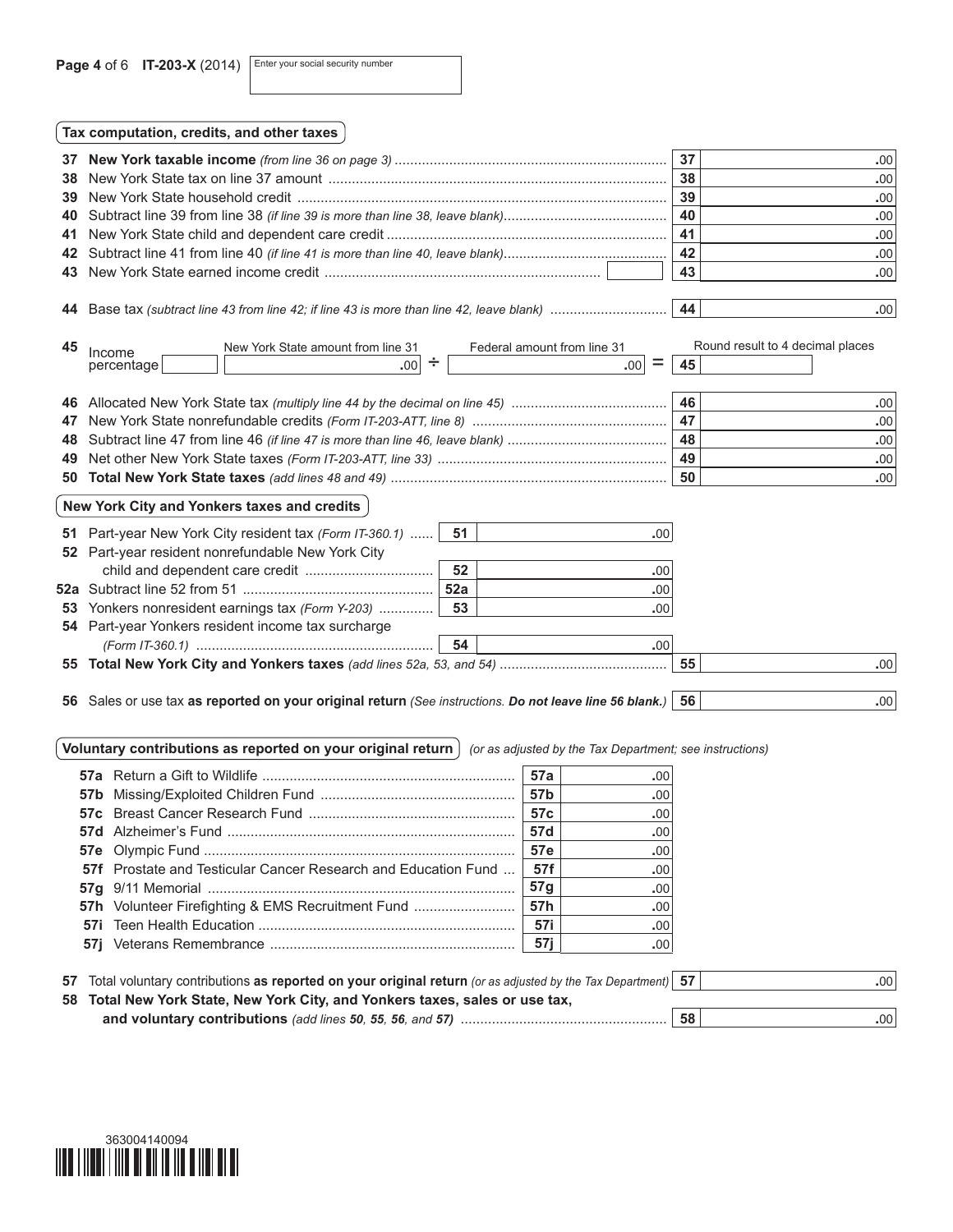|    | Name(s) as shown on page 1                                                                                                                                                                                                                                                                                                            |    | Enter your social security number                   |    | IT-203-X (2014) Page 5 of 6 |
|----|---------------------------------------------------------------------------------------------------------------------------------------------------------------------------------------------------------------------------------------------------------------------------------------------------------------------------------------|----|-----------------------------------------------------|----|-----------------------------|
| 59 |                                                                                                                                                                                                                                                                                                                                       |    |                                                     | 59 | .00.                        |
|    |                                                                                                                                                                                                                                                                                                                                       |    |                                                     |    |                             |
|    | Payments and refundable credits                                                                                                                                                                                                                                                                                                       |    |                                                     |    |                             |
|    | 60 Part-year NYC school tax credit (also complete E on front)                                                                                                                                                                                                                                                                         | 60 | 00.                                                 |    |                             |
| 61 | Other refundable credits (Form IT-203-ATT, line 17)                                                                                                                                                                                                                                                                                   | 61 | .00                                                 |    |                             |
| 62 |                                                                                                                                                                                                                                                                                                                                       | 62 | .00                                                 |    |                             |
| 63 |                                                                                                                                                                                                                                                                                                                                       | 63 | .00                                                 |    |                             |
| 64 |                                                                                                                                                                                                                                                                                                                                       | 64 | .00                                                 |    |                             |
| 65 | Total estimated tax payments/amount paid with Form IT-370                                                                                                                                                                                                                                                                             | 65 | .00                                                 |    |                             |
|    | 66 Amount paid with original return, plus additional tax paid                                                                                                                                                                                                                                                                         |    |                                                     |    |                             |
|    | after original return was filed (see instructions)                                                                                                                                                                                                                                                                                    | 66 | .00.                                                |    |                             |
|    | 67 Total payments and refundable credits (add lines 60 through 66)                                                                                                                                                                                                                                                                    |    |                                                     | 67 | .00                         |
| 68 | Overpayment, if any, as shown on original return or previously adjusted by NY State (see instr.)                                                                                                                                                                                                                                      |    |                                                     | 68 | .00.                        |
|    |                                                                                                                                                                                                                                                                                                                                       |    |                                                     |    |                             |
|    | 68a Amount from original Form IT-203, line 69 (see instructions) 68a                                                                                                                                                                                                                                                                  |    | .00.                                                | 69 | .00.                        |
|    |                                                                                                                                                                                                                                                                                                                                       |    |                                                     |    |                             |
|    | Your refund                                                                                                                                                                                                                                                                                                                           |    |                                                     |    |                             |
|    | 70 If line 69 is more than line 59, subtract line 59 from line 69 and indicate how you want your refund                                                                                                                                                                                                                               |    |                                                     |    |                             |
|    | direct<br>deposit (fill in lines $72 - or -$<br>Mark one refund choice:                                                                                                                                                                                                                                                               |    | debit<br>paper<br>$card - or -$<br>check            | 70 | .00                         |
|    | through 72c)                                                                                                                                                                                                                                                                                                                          |    |                                                     |    |                             |
|    | Amount you owe                                                                                                                                                                                                                                                                                                                        |    |                                                     |    |                             |
|    |                                                                                                                                                                                                                                                                                                                                       |    |                                                     |    |                             |
|    |                                                                                                                                                                                                                                                                                                                                       |    |                                                     | 71 | .00.                        |
|    | To pay by electronic funds withdrawal, mark an X in the box $\Box$ and fill in lines 72 through 72d. If you pay by check or money order<br>you must complete Form IT-201-V and mail it with your return.<br><b>Account information</b><br>72 Account information for direct deposit or electronic funds withdrawal (see instructions) |    |                                                     |    |                             |
|    | If the funds for your payment (or refund) would come from (or go to) an account outside the U.S., mark an X in this box (see instr.).                                                                                                                                                                                                 |    |                                                     |    |                             |
|    |                                                                                                                                                                                                                                                                                                                                       |    |                                                     |    |                             |
|    | 72a Account type:<br>Personal checking - or -                                                                                                                                                                                                                                                                                         |    | Personal savings - or -<br>Business checking - or - |    | <b>Business savings</b>     |
|    | 72b Routing number                                                                                                                                                                                                                                                                                                                    |    |                                                     |    |                             |
|    | 72c Account number                                                                                                                                                                                                                                                                                                                    |    |                                                     |    |                             |
|    | 72d Electronic funds withdrawal (see instructions)  Date                                                                                                                                                                                                                                                                              |    | Amount                                              |    | .00                         |
|    | <b>Additional information</b>                                                                                                                                                                                                                                                                                                         |    |                                                     |    |                             |
|    | 73 Original return filed as (mark an X in one box)                                                                                                                                                                                                                                                                                    |    |                                                     |    |                             |
|    |                                                                                                                                                                                                                                                                                                                                       |    |                                                     |    |                             |
|    | 73a Nonresident                                                                                                                                                                                                                                                                                                                       |    | 73b Part-year resident                              |    | <b>73c</b> Resident         |
|    | 74 Amended return filed as (mark an X in one box)                                                                                                                                                                                                                                                                                     |    |                                                     |    |                             |
|    |                                                                                                                                                                                                                                                                                                                                       |    |                                                     |    |                             |
|    | <b>74a</b> Nonresident                                                                                                                                                                                                                                                                                                                |    | 74b Part-year resident                              |    |                             |
|    | 363005140094                                                                                                                                                                                                                                                                                                                          |    |                                                     |    |                             |